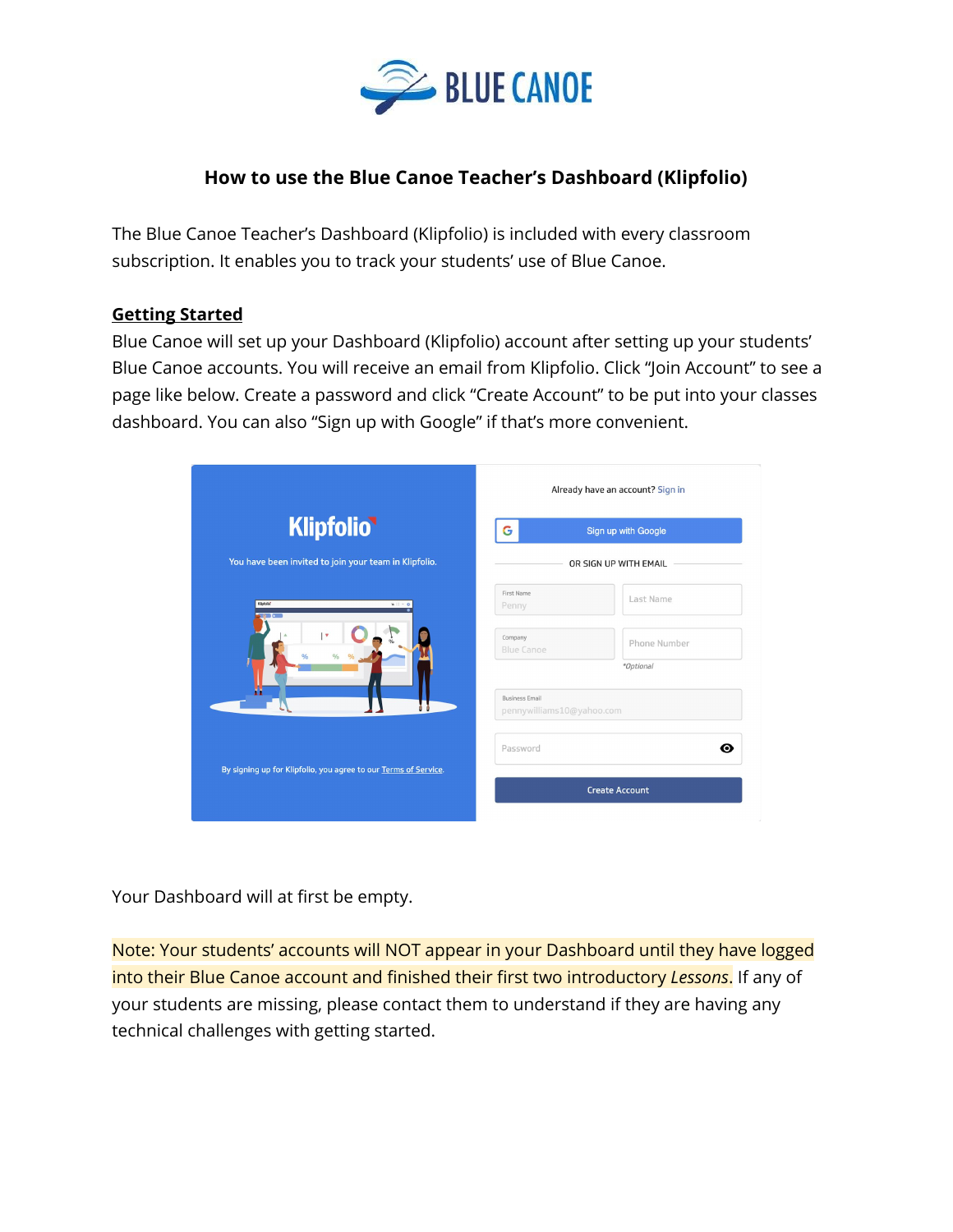

#### **Dashboard Overview**

Before you get started, please watch this Overview of the Blue Canoe Teacher's [Dashboard.](https://youtu.be/Ir_qZs9LEY0)

Here is what the main Table of Users will look like, with 1 row for each student:

| <b>Last Played</b> | Play<br>Days | Goal<br>Met<br>Days | <b>GMD</b><br><b>This</b><br>Week | <b>GMD</b><br>Last<br><b>Week</b> | Total<br>Pts | Pts<br>This<br>Week | Pts<br>Last<br>Week | App<br>Version |
|--------------------|--------------|---------------------|-----------------------------------|-----------------------------------|--------------|---------------------|---------------------|----------------|
| Jun 9, 2020        | 44           | 42                  | $\overline{3}$                    | $\overline{7}$                    | 7.575        | 608                 | 1,383               | 2.9.0          |
| Jun 8, 2020        | 29           | 22                  | $\overline{0}$                    | $\Omega$                          | 4,177        | 42                  | 21                  | 2.9.0          |
| Jun 9, 2020        | 33           | 20                  | $\mathbf{1}$                      | 5                                 | 3.594        | 290                 | 982                 | 2.9.1          |
| Jun 9, 2020        | 46           | 41                  | $\overline{c}$                    | 6                                 | 9.841        | 386                 | 1.244               | 2.9.1          |
| Jun 8, 2020        | 19           | 11                  | $\mathbf{1}$                      | $\overline{3}$                    | 2.019        | 211                 | 501                 | 2.9.1          |
| May 20, 2020       | 2            | $\overline{c}$      | $\Omega$                          | $\Omega$                          | 347          | $\mathbf{0}$        | $\mathbf{0}$        | 2.9.0          |
| Jun 8, 2020        | 15           | $\overline{9}$      | $\mathbf{1}$                      | $\overline{1}$                    | 1,553        | 169                 | 161                 | 2.9.0          |
| Jun 7, 2020        | 46           | 38                  | $\mathbf{1}$                      | 6                                 | 6.576        | 241                 | 1.044               | 2.9.1          |
| Jun 6, 2020        | 25           | 19                  | $\mathbf{0}$                      | $\overline{3}$                    | 3.940        | $\mathbf{0}$        | 553                 | 2.9.1          |
| Jun 9, 2020        | 16           | $\overline{2}$      | $\Omega$                          | $\Omega$                          | 554          | $\overline{7}$      | $\overline{7}$      | 2.9.1          |
| Jun 9, 2020        | 49           | 48                  | $\overline{3}$                    | $\overline{7}$                    | 8.909        | 545                 | 1.299               | 2.9.0          |
| Jun 8, 2020        | 29           | 25                  | $\overline{c}$                    | 4                                 | 4,485        | 337                 | 688                 | 2.9.1          |
| Jun 8, 2020        | 36           | 35                  | $\overline{c}$                    | 5                                 | 6.130        | 355                 | 1.087               | 2.9.1          |
| Jun 8, 2020        | 45           | 39                  | $\mathbf{1}$                      | 5                                 | 6.713        | 148                 | 906                 | 2.9.1          |
| Apr 22, 2020       | 2            | $\mathbf{1}$        | $\Omega$                          | $\Omega$                          | 120          | $\Omega$            | $\Omega$            | 2.8.0          |
| Jun 4, 2020        | S            | $\mathbf{1}$        | $\overline{0}$                    | $\mathbf{1}$                      | 170          | $\mathbf 0$         | 170                 | 2.9.1          |
| Jun 8, 2020        | 29           | 27                  | $\overline{1}$                    | 5                                 | 4,521        | 141                 | 828                 | 2.9.1          |

- **Goal Met Days (GMD):** Students learn best when they are consistently practicing for at least 10 minutes a day, and we have designed our Today's Plan recommended activities to take approximately 10 minutes. You can ask students to get a certain number of Goal Met Days per week (4? 5? 6?) and easily check if they have done that for the week. The shaded columns track GMD this week (Sun – Sat), last week, and total.
- **Points:** Blue Canoe assigns points when an activity is completed, and the number of points corresponds to the amount of time it takes on average. 100 points should take approximately 10 minutes. When a student earns 50 points in a day, they earn a ½ Goal Met Day, and when they earn 100 points in a day, they earn a Goal Met Day. Many students continue to practice more than 100 points in a day, and they continue to earn additional points that way. Note that by tracking points instead of time, we can track actual activity and completion, and eliminate the risk of including time when the student has the app open but is focused on doing something else.
	- Notes: Students can earn 100 points by completing the activities recommended in Today's Plan, or by completing alternative activities that either you assign or that they browse and select for themselves. If a student quits an activity in the middle of it (e.g. doesn't complete a game of Color it Out, or stops before completing a Lesson, there are no points awarded.)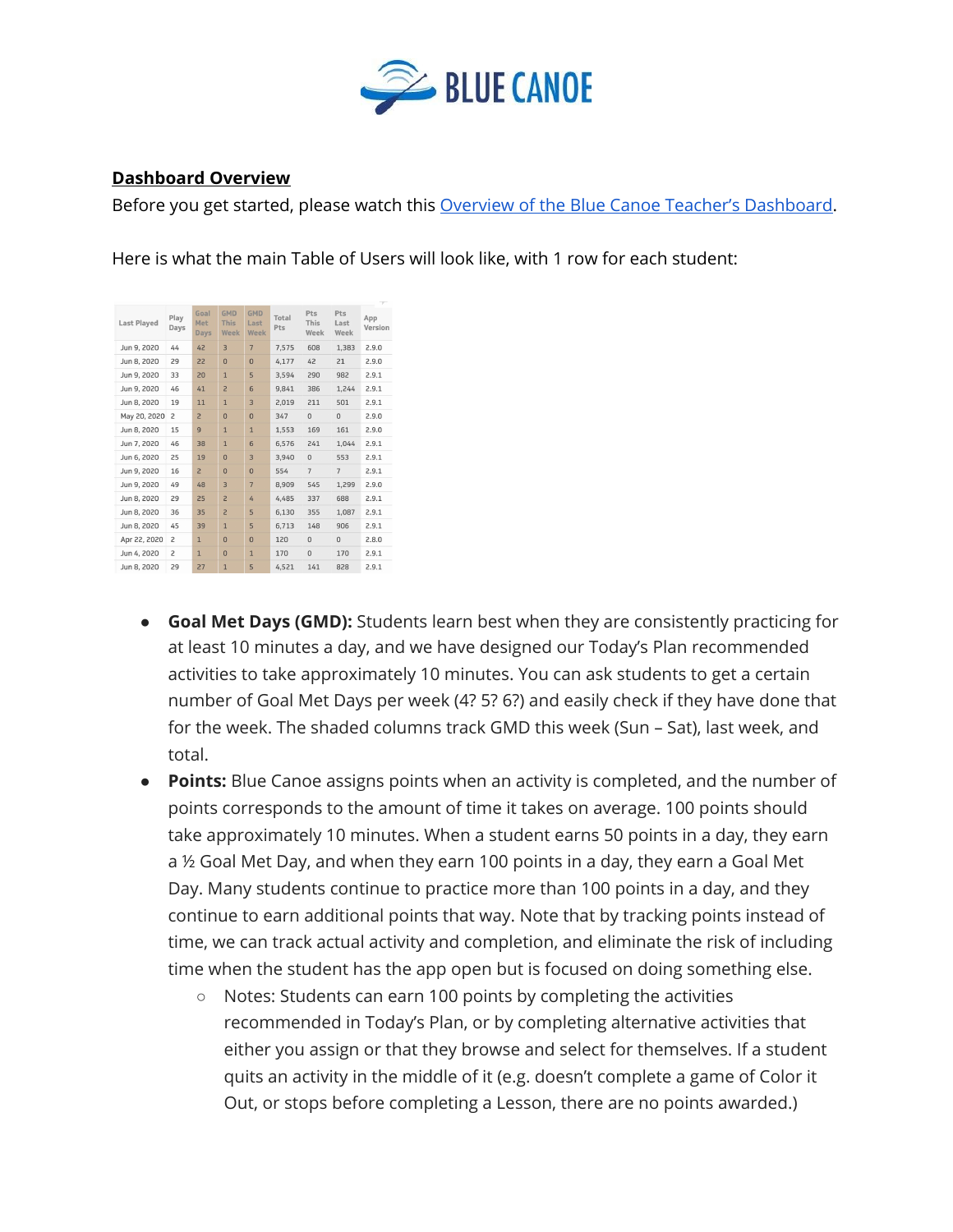

- **Tracking and encouraging consistent practice**. The combination of GMD and Points gives you the ability to track the total amount of time students practice, and also the consistency. We strongly believe that 10 minutes a day for 6 days will have more positive impact than 60 minutes all in one session. For school districts that require tracking of time spent by students on online resources, Points provides that, with 10 points = 1 minute.
- **Other columns.** The main dashboard also provides the date of the last time a student has played ("Last Played"), and the total number of days that the student has done at least a minimal amount of practice in the app ("Play Days"). It also provides the version of the app that is on the student's device ("App Version"). Many mobile devices are set up to automatically update the app when a new version is released, but some are not. If you ever notice that a student's version is out of date, you can remind them to update it by going to the App Store on their device, searching for Blue Canoe, and clicking "update".

## **Individual**

For more detailed information on a particular student's activities, select them from the Table of Users, and you will see a daily log of their points and time spent. (Note: Actual time spent does not measure time watching videos.)



## **Using the Dashboard to track homework or credit for class**

Many teachers want to use the Dashboard to help track usage in order to provide credit for their students.